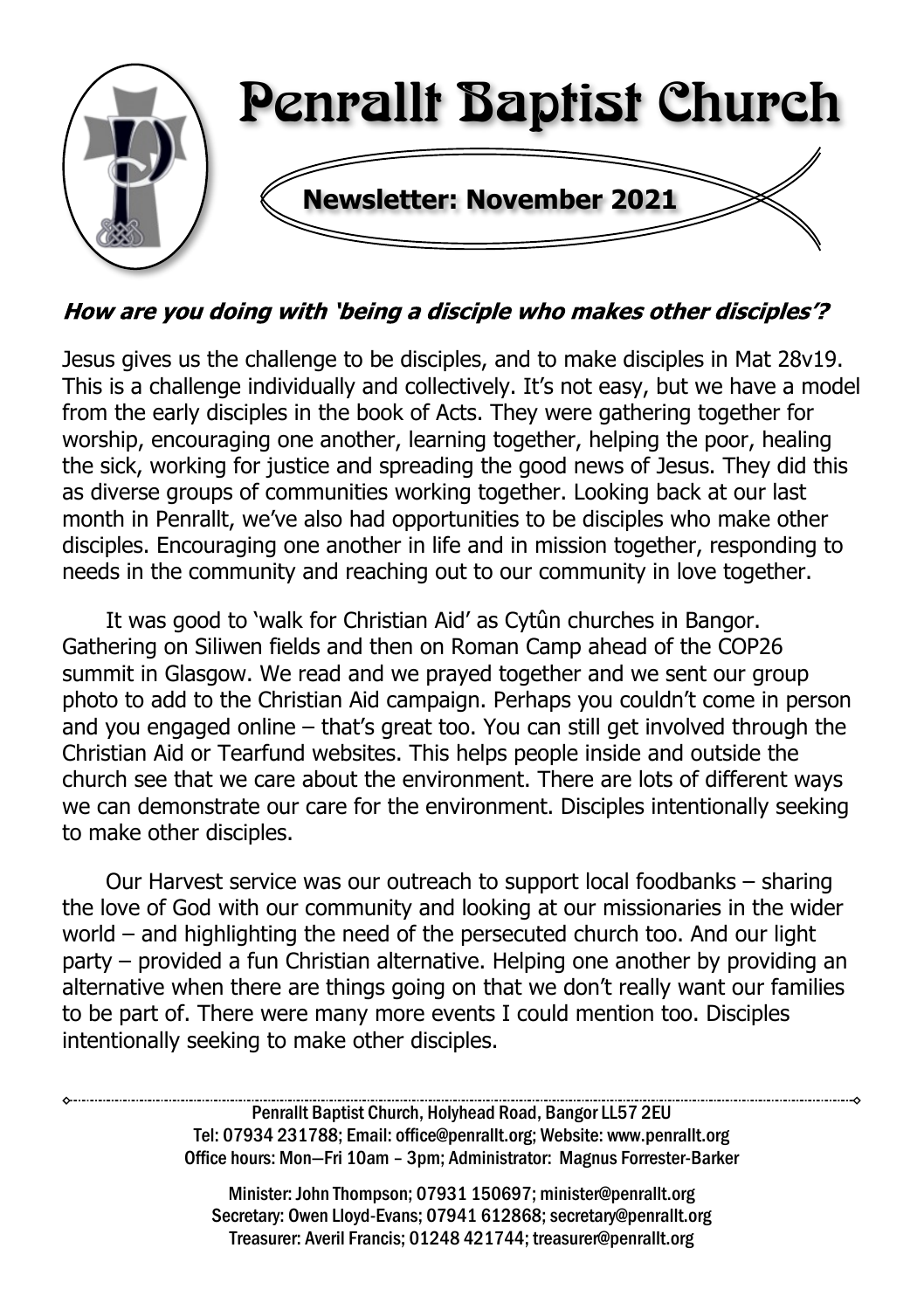Thank you also for praying for all that is going on in the church too. Hopefully as you read this month's newsletter you'll pray for this month's events too and for the church as we prepare for Christmas.

Being part of a church community is an essential part of 'being a disciple who is making other disciples'. Discipleship is something individual but it is also something that we're called to do together as a church community and in smaller mission-focused communities within our church community. Making other disciples is the calling of Jesus, and this is what our hearts long for. It's how we are wired. We step out in faith trusting God that he will empower us by his Holy Spirit.

Let's help and inspire one another to be disciples who make other disciples.



### **Children's Birthdays in November**

16th: Reuben Thompson

22nd: Ari Bale

#### **Church Office**

The church administrator, Magnus, can be contacted on [office@penrallt.org](mailto:office@penrallt.org) or 07934 231788 during the church office opening hours (10am – 3pm Monday to Friday, except Bank Holidays). NB Magnus is still working mostly from home at the moment, but the office hours still apply. He is usually in the office on Tuesday and Friday afternoons but it's as well to check before travelling in to see him.

**Deadline for next month's newsletter: Sunday 22nd November** Please send information to Magnus [\(office@penrallt.org\)](mailto:office@penrallt.org). All items should be submitted by email as early as possible.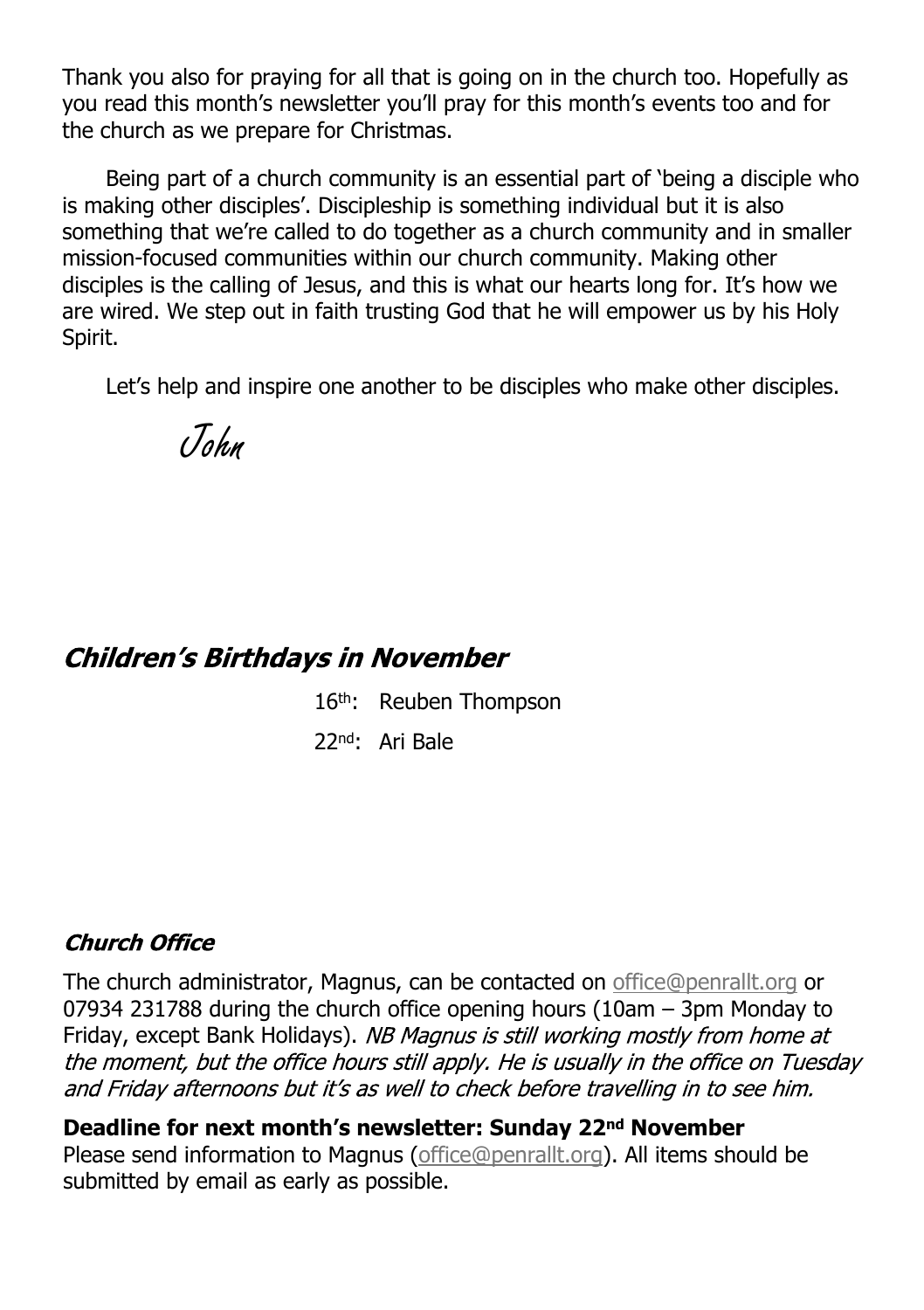# **Services This Month**

Our services at the moment are all in a hybrid format, with a small congregation in the building and others joining us on Zoom. It is not currently necessary to book places for the service but other Covid regulations remain in place and the situation could change at short notice so please keep an eye on our website [\(www.penrallt.org/services\)](https://www.penrallt.org/services/index.php) for up to date information, as well as the link for the Zoom meeting and recordings of past services, where available.

Services start at 10:30am on Sunday mornings. Children and young people go out part way through the service for Sunday school (up to 11) or *Deeper* (12 –17); there are also crèche facilities available if you have very young children.

#### **Sunday 7th November**

Jesus - Power over evil (Luke 11:14-28). Preacher: James Goodman. After this service there will be a fellowship walk, starting at 1pm. See the next page for more information.

#### **Sunday 14th November** (Remembrance Sunday)

Preacher: John Thompson. This service will include an Act of Remembrance at 11am.

#### **Sunday 21st November**

Lights, signs and illumination (Luke 11:29-36). Preacher: TBC.

#### **Sunday 28th November** (Advent Sunday + Communion)

Preacher: John Thompson

Communion will be served in a covid-safe manner to those in the building; those on Zoom will need bread and wine (or equivalent) to fully take part.

The sermons on  $7<sup>th</sup>$  and  $21<sup>st</sup>$  November are part of our ongoing series, [Love, Trust](https://www.penrallt.org/sermons/series.php?sid=BAC) [and Follow Jesus.](https://www.penrallt.org/sermons/series.php?sid=BAC) Previous sermons in the series can be found on our website.

**Prayer Meeting:** Wednesday 10<sup>th</sup> November at 7:30pm in the chapel. For more details of this and our weekly Zoom prayer meetings, see Prayer Resources later in this newsletter.

## **Bangor University Remembrance Service**

Our minister, John, as one of the chaplains in the University Chaplaincy team, will be leading a short service of Remembrance on Thursday 11<sup>th</sup> November on the steps outside PJ Hall (Main University Building) (or at Penrallt, in the case of extremely bad weather). You are welcome to attend – please aim to arrive at 10:45am for a 10:50 start. More details will be available on the chaplaincy website: [www.bangor.ac.uk/studentservices/faith/index.php.en](https://www.bangor.ac.uk/studentservices/faith/index.php.en)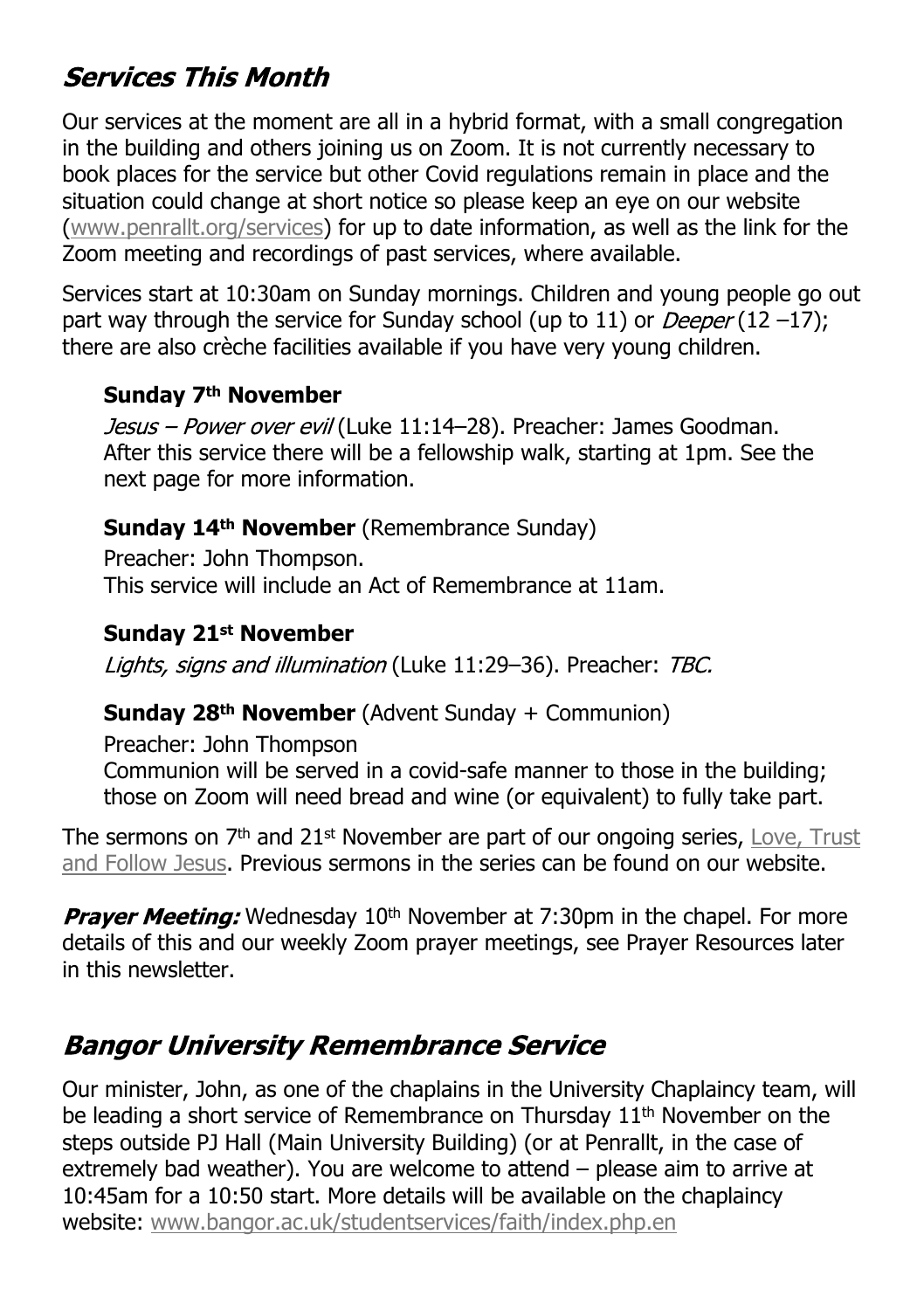### **Christmas is Coming**

#### **Dates For Your Diary and other Important Information**

Our Advent and Christmas program for this year is currently shaping up as follows:

Sunday 28th November: Advent Sunday (communion service)

Sunday 12<sup>th</sup> December: Nativity Service, led by the Sunday school and youth groups. Rehearsals start on 14<sup>th</sup> November and we would love the parents and carers of our children and young people to be involved. Please speak to Wendy Lemon for more information.

Friday 17th December: Cytûn Carol Singing at Morrisons for Christian Aid (6pm, TBC).

Friday 24th December: Christingle service at 4:30pm (NB this will be in the building only, with no recording or broadcast). This is an all-age activity service, and is a great event to invite your friends and neighbours to as it provides a gentle introduction to what Christmas is all about.

Saturday 25th December: Christmas Morning service at 10:30am

#### **BSL Carol**

We are hoping to record a video of a carol in British Sign Language to use during our Christmas services. Ability to sing is not required for this project, and Siân Whitton will be helping us with the BSL needed for signing! Please contact the church office if you would like to know more, or to sign up.

### **Other News & Information**

#### **◊ Baptist Leaders' Fellowship**

The BLF (not just for ministers!) will be meeting in Old Colwyn Baptist church on Friday 19<sup>th</sup> November, with Tim Presswood, a regional minister in the North Western Baptist Association, leading a study on the role that eating together plays in the spiritual life of Pioneer communities. Places are limited but they will also be running on Zoom. Contact the church office for more information.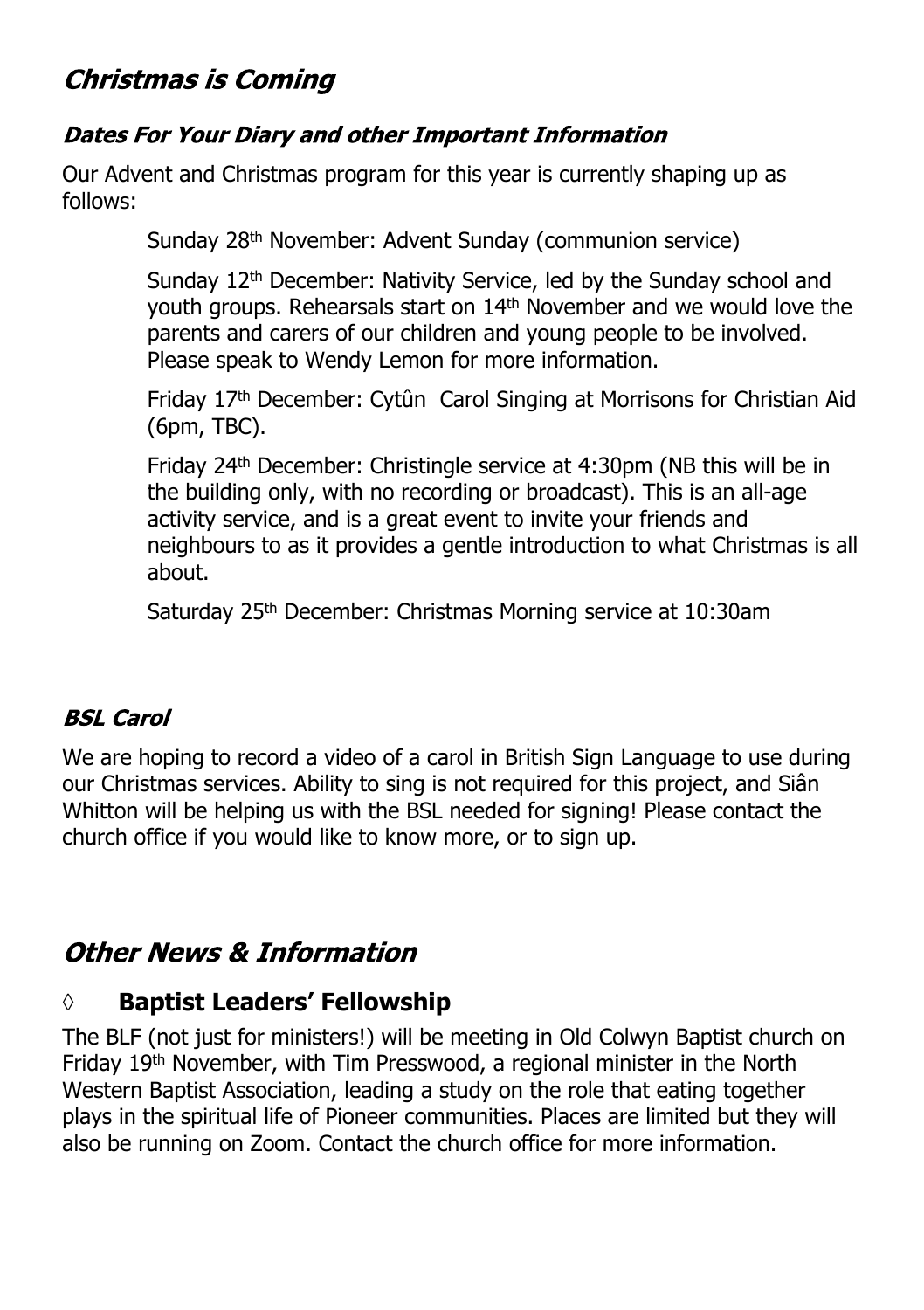## **◊ Building**

It is no longer required to book places to attend our services, but you must still wear a mask (unless exempt) and comply with other Covid regulations (see [www.penrallt.org/services/index.php](https://www.penrallt.org/services/index.php)). If you need to enter the church building for any other purpose during the week, please contact the church office beforehand to obtain permission and arrange access.

### **◊ Church Fellowship Events**

This month's fellowship event, on Sunday 7th November, is a walk along the converted railway path from Port Penrhyn, starting at 1pm. This is suitable for all ages. Booking is required for Track & Trace purposes; more details on the booking page: [www.eventbrite.co.uk/e/penrallt-fellowship-walk-tickets-](https://www.eventbrite.co.uk/e/penrallt-fellowship-walk-tickets-193648898067)[193648898067](https://www.eventbrite.co.uk/e/penrallt-fellowship-walk-tickets-193648898067)

## **◊ Foodbank**

Bangor Cathedral Foodbank is open 2 – 3pm every Monday, Wednesday and Friday, operating from Tŷ Deiniol (the Diocesan Centre) next to Bangor Cathedral. A referral from another service is normally required to access the foodbank but they are able to give people up to two emergency food parcels without a referral. To find out more about how you can access or contribute to the foodbank please visit [www.bangorfoodbank.org](https://www.bangorfoodbank.org)

# **◊ Giving**

At present we are not taking up an offering during our services but if you would like to give financially towards the work of Penrallt, our mission partners and other projects we support, there is now a donations box at the front of the chapel (near the ramp) which you can use for that purpose. If you would like to explore other ways of giving to the work at Penrallt, please speak to Averil, our Treasurer, who will be able to advise [\(treasurer@penrallt.org\)](mailto:treasurer@penrallt.org).

# **◊ Hardship Fund**

The church has a small fund overseen by the minister to help people in need. If you find yourself in financial difficulty or know someone else that is struggling, please speak with Sarah Jackson ([sarah.jackson.home@gmail.com](mailto:sarah.jackson.home@gmail.com)) or John Thompson ([minister@penrallt.org\)](mailto:minister@penrallt.org) in confidence. And if you are in a position to add to the hardship fund, please speak to Averil Francis ([treasurer@penrallt.org\)](mailto:treasurer@penrallt.org).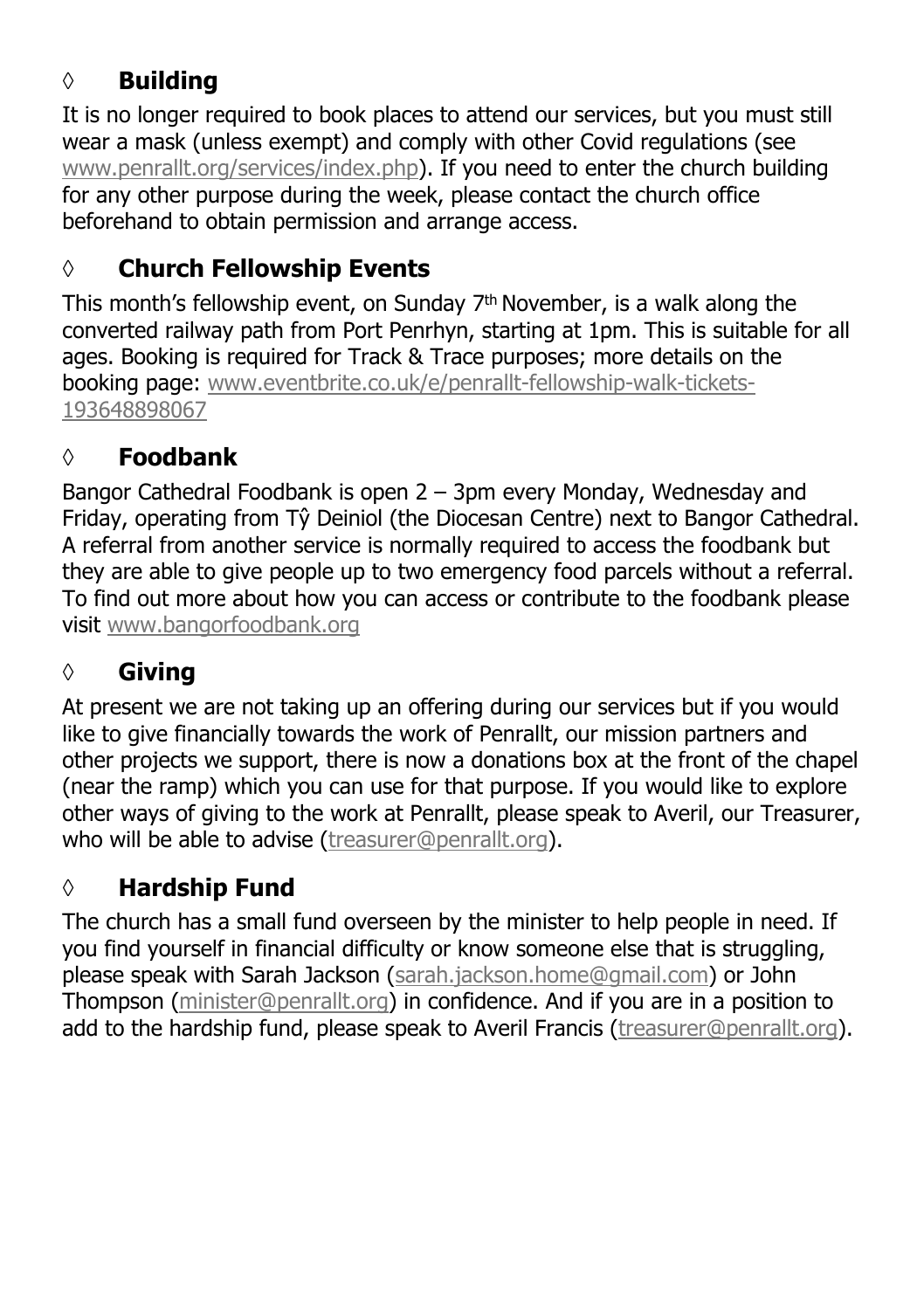## **◊ Homegroups / Contact, Care & Prayer**

We encourage you to join one of our homegroups if you are not already in one, as they are invaluable in helping us to deepen our relationship with the Lord and with one another. The groups currently meet on Zoom and other online platforms on Monday, Tuesday and Thursday evenings and on Tuesday and Friday mornings (most groups meet weekly), although some groups are beginning to return to physical meetings. Contact the church office to find out more or be put in touch with a group.

There are contact, care and prayer groups to enable people to stay connected and receive prayer support even if they are not in a homegroup; these groups do not meet together but each one has a designated person to contact the other group members regularly. Once again, please contact the church office if you are not part of a contact, care & prayer group or a homegroup and would like to be.

# **◊ Ordination / Induction**

Deb Stammers invites friends from Penrallt to her ordination and induction service in Holyhead on Saturday 27th November. The service will be held at 2:30pm at Bethel Welsh Baptist Chapel, Edmund Street, Holyhead, and will be followed by a buffet in the Town Hall. Please let Deb know (deb.stammers@btinternet.com) by 15<sup>th</sup> November if you are planning to attend so they have an idea of numbers.

# **◊ Pastoral Help**

If you have issues of concern about your own or someone else's welfare, please contact a member of the Pastoral Care team: Magnus Forrester-Barker (07890 109645); Geoff Moore (01248 410582); Gwen Hicks (01248 353648); Monica Morris (01407 840439), John Thompson (07931 150697).

## **◊ Penrallt on Facebook and YouTube**

We have three Facebook groups:

- Penrallt ([www.facebook.com/groups/2402772192](https://www.facebook.com/groups/2402772192))
	- a general group for information and social interaction
- Penrallt Prayer Point ([www.facebook.com/groups/302627593231755](https://www.facebook.com/groups/302627593231755))

 a private group (as defined by Facebook, i.e. request to join) specifically to share prayer requests and encouragements

• Penrallt Student Fellowship ([www.facebook.com/groups/195300234272943](https://www.facebook.com/groups/195300234272943))

We also have a YouTube channel and a Facebook page (both called Penrallt Baptist Church), as well as another Facebook page for our young people:

- [www.youtube.com/channel/UCwK0\\_lPqAVqGKwQREg6JhHg](https://www.youtube.com/channel/UCwK0_lPqAVqGKwQREg6JhHg)
- [www.facebook.com/penralltbc](https://www.facebook.com/penralltbc)
- [www.facebook.com/penralltyouth](https://www.facebook.com/penralltyouth)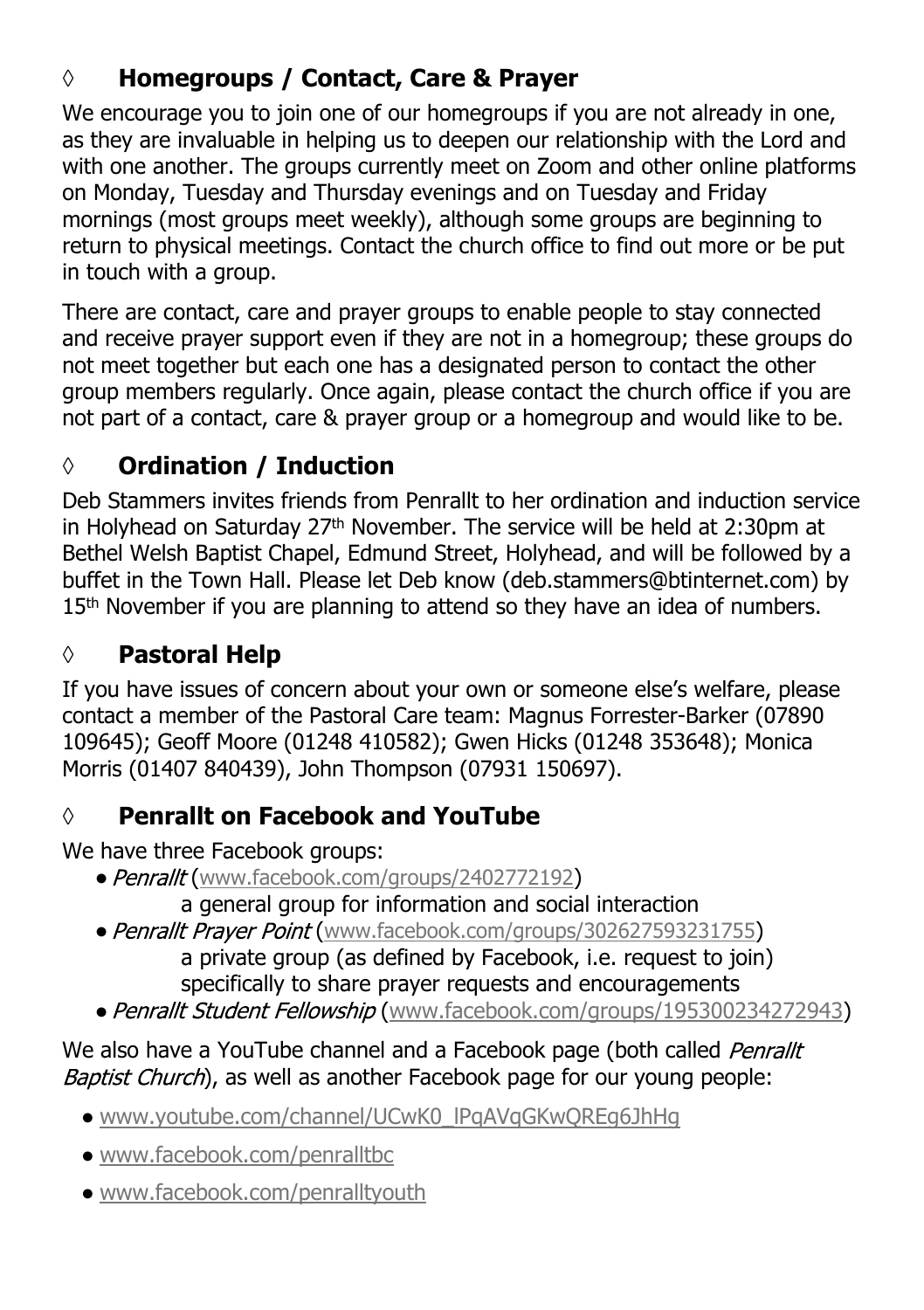### **◊ Prayer Resources**

Send prayer requests, thanksgivings and testimonies to our email prayer diary via office@penrallt.org – email this address, too, to subscribe to the prayer diary, which goes out every week (usually on Mondays). We also have a Facebook prayer group (see above), which allows more interactive sharing of prayer requests and updates, as well as prayer meetings via Zoom on **Wednesdays at 11:30am** and **Saturdays at 8:30am**; please contact the church office if you need the connection details for either meeting (which are also posted in the prayer diary every week). We also have a monthly prayer meeting in the church building. which this month will be on **Wednesday 10th November at 7:30pm**.

The Baptist Union have resources for prayer and reflection at [www.baptist.org.uk/Groups/338269/Prayer\\_and\\_reflections.aspx](https://www.baptist.org.uk/Groups/338269/Prayer_and_reflections.aspx) and at [www.nwba.org.uk/](http://www.nwba.org.uk/) with encouraging articles and stories, prayer broadcasts and reflections.

### **◊ Students**

We are delighted to welcome new and returning students, who are encouraged to take part in church activities and join a homegroup. We are also running lunches on Sundays for students. Our student co-ordinator, Ryan, is taking a break at the moment to concentrate on his studies and his family; for more information about student activities and how Penrallt can support you, and vice versa, please contact John on [students@penrallt.org](mailto:students@penrallt.org) or see our [Penrallt Student Fellowship](https://www.facebook.com/groups/195300234272943) Facebook group.

### **◊ Tech Team**

It takes a lot of work behind the scenes to make our services happen. We are very grateful to our small but dedicated tech team who do their best to ensure that you can see and hear what's going on. If you would like to join the team there is always room for more volunteers. Some technical competence is useful but prior experience of the technology we are using is not required as training can be provided. Please speak to Owen or Magnus if you can help.

## **◊ Youth Events and Website**

Our youth activities have restarted this term with a Thursday night group called Ignite (usually meeting in the Canolfan at 7pm) and a Sunday morning group called Deeper (taking place during our morning services). Further details can be found on our youth website, [www.penralltyouth.org](https://www.penralltyouth.org/), as well as our Penrallt Youth [Facebook page](https://www.facebook.com/penralltyouth) and [Instagram group](https://www.instagram.com/penralltyouth/). Contact our youth worker, Becca [\(youth@penrallt.org\)](mailto:youth@penrallt.org), for more information.